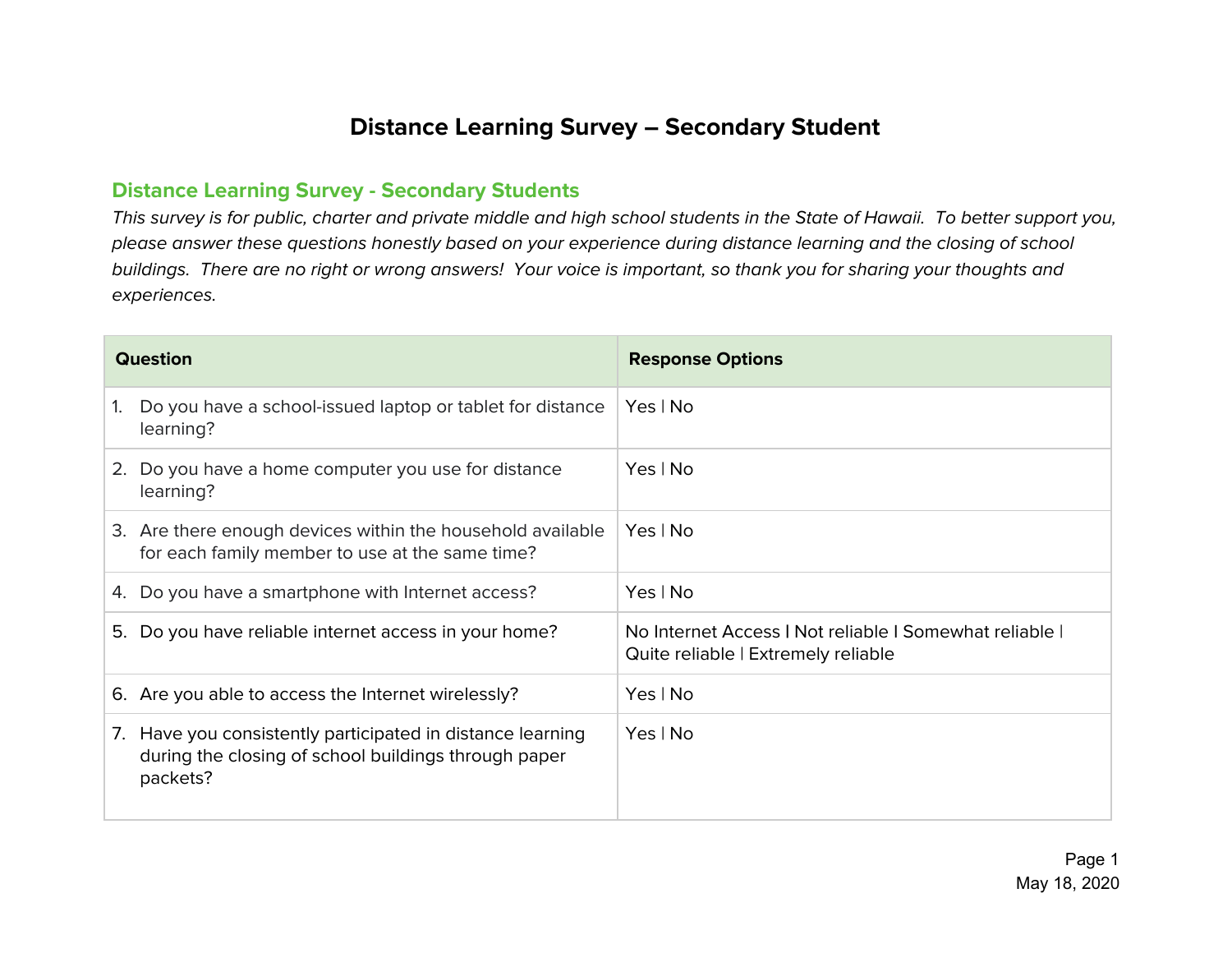| 8. Have you consistently participated in distance learning<br>during the closing of school buildings through online<br>devices?                                                                 | Yes   No                                                                                                                                                                             |
|-------------------------------------------------------------------------------------------------------------------------------------------------------------------------------------------------|--------------------------------------------------------------------------------------------------------------------------------------------------------------------------------------|
| 9. Regardless of the availability of devices and connectivity,<br>would you prefer to be provided with assignments and<br>notices in paper packets or on devices with internet<br>connectivity? | paper packet I device and internet                                                                                                                                                   |
| 10. What is your biggest barrier in effectively learning from<br>home?                                                                                                                          | Need to care for brothers or sisters I Lack of quiet<br>workspace   Lack of technology   Lack of internet  <br>Something else   I don't have any barriers right now                  |
| 11. How confident do you feel using the technology tools<br>(e.g. device, learning applications) your school has<br>provided that support online learning?                                      | Not at all confident   Slightly confident   Somewhat<br>confident   Quite confident   Extremely confident   I don't<br>have access to online learning                                |
| 12. What technology-based applications have you used for<br>online learning? Select all that apply.                                                                                             | Webex meetings<br>Google for education (G-Suite, Google Classroom or<br>Meets)<br>Zoom<br>eSchool<br><b>HIDOE Continuity of Education Resources</b><br>Social Media<br>Other<br>None |
| 13. If you selected "other" technology-based applications for<br>the previous question, please specify.                                                                                         | open response                                                                                                                                                                        |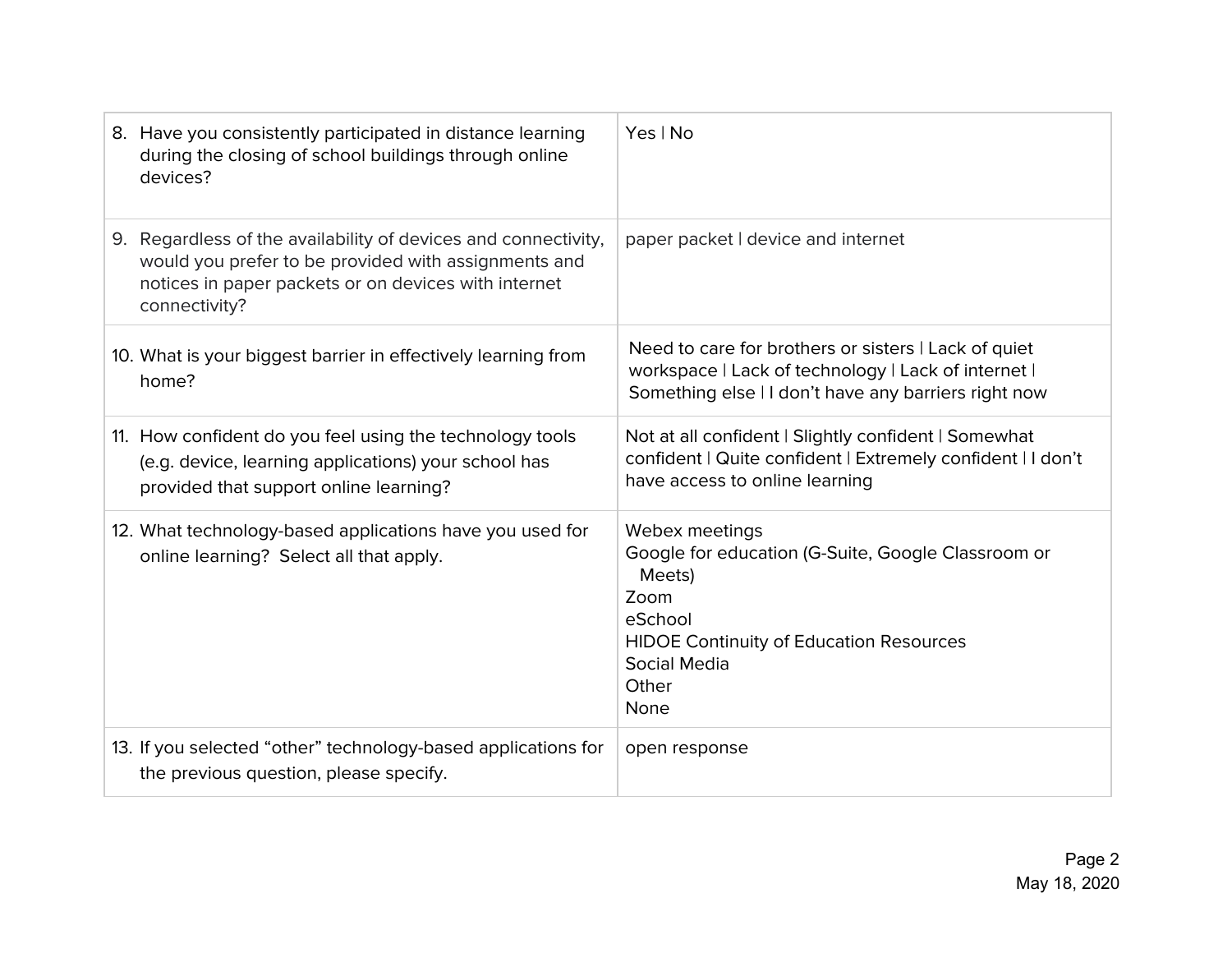| 14. How have you engaged in distance learning during the<br>closing of school buildings? Select all that apply. | Completed assignments on-paper<br>Choice boards from Continuity of Education resources<br>Created project or art<br>Joined a phone call about learning<br>Joined a video conference with your class<br>Joined a video conference for one-on-one instruction with<br>your teacher(s)<br>Kept a journal<br>Participated in online exercise, physical activity (e.g., yoga<br>class)<br>Posted assignments to an online platform<br>Read a book<br>Received a message (e.g., text, email, etc.) about an<br>assignment from a teacher<br>Received feedback (e.g., text, email, etc.) about an<br>assignment from a teacher<br>Used Internet based programs or lessons (e.g., Achieve<br>3000, Khan Academy, etc.)<br>Watched a cultural event online (e.g., virtual museum tour,<br>concert, etc.)<br>Watched education programs on television |
|-----------------------------------------------------------------------------------------------------------------|---------------------------------------------------------------------------------------------------------------------------------------------------------------------------------------------------------------------------------------------------------------------------------------------------------------------------------------------------------------------------------------------------------------------------------------------------------------------------------------------------------------------------------------------------------------------------------------------------------------------------------------------------------------------------------------------------------------------------------------------------------------------------------------------------------------------------------------------|
| 15. How do you communicate with your teacher during the<br>closing of school buildings? Select all that apply.  | Classroom Web-based Platform (e.g., Google Classroom)<br>Website<br>Email<br>Social Media<br>Phone<br><b>Home Visit</b><br>Other<br>Have not communicated with my teacher                                                                                                                                                                                                                                                                                                                                                                                                                                                                                                                                                                                                                                                                   |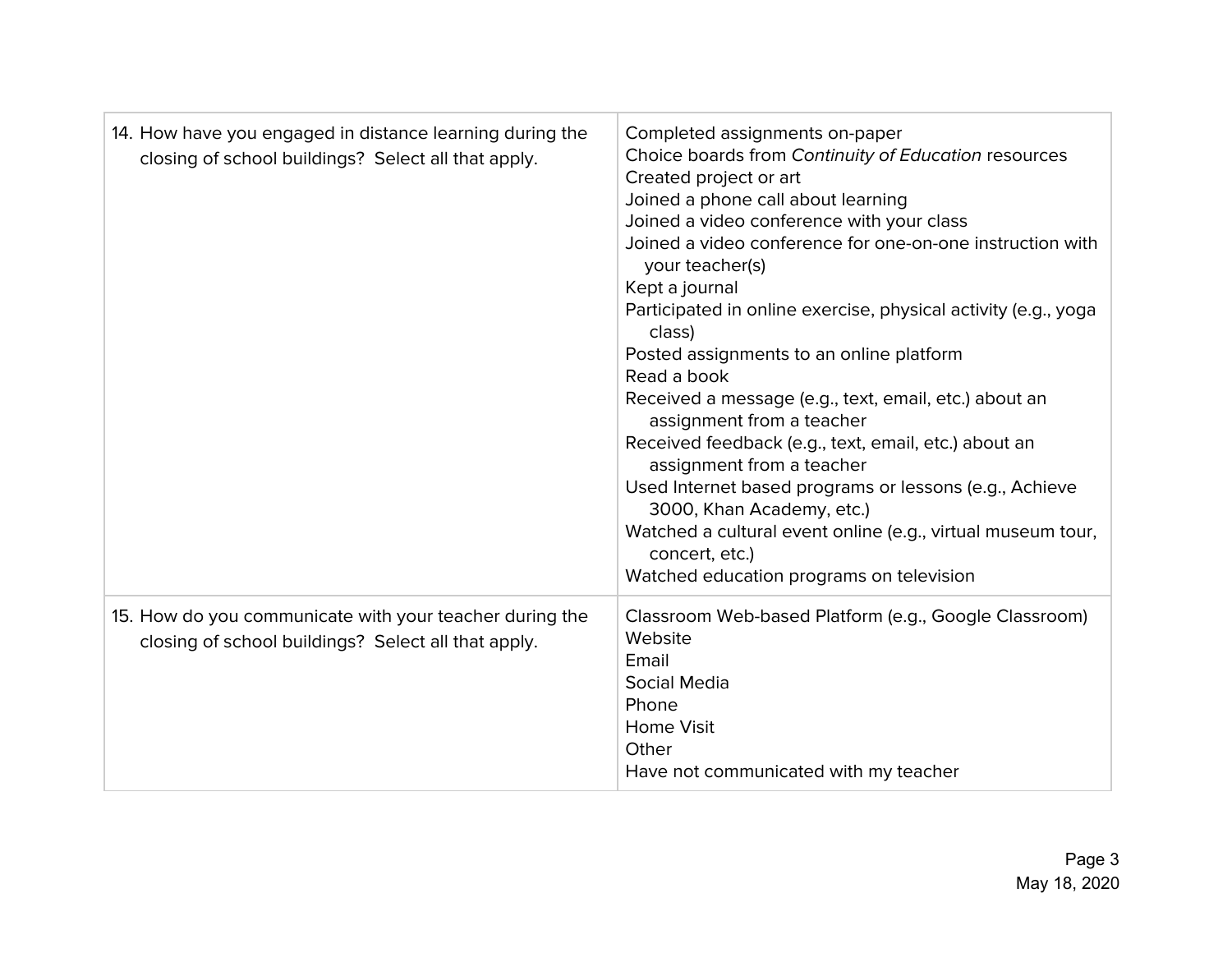| 16. If you selected "other" ways that you have<br>communicated with your teacher in the previous<br>question, please specify. | Open response                                            |
|-------------------------------------------------------------------------------------------------------------------------------|----------------------------------------------------------|
| 17. How helpful are your teachers in supporting your                                                                          | Not at all helpful   Slightly helpful   Somewhat helpful |
| learning right now?                                                                                                           | Quite helpful   Extremely helpful                        |
| 18. How concerned are you about your social and emotional                                                                     | Not at all concerned   Slightly concerned   Somewhat     |
| well-being?                                                                                                                   | concerned   Quite concerned   Extremely concerned        |
| 19. Do you have a teacher or other adult from school whom<br>you can count on to help you if needed?                          | Yes   No                                                 |
| 20. How helpful are your teachers or counselors in                                                                            | Not at all helpful   Slightly helpful   Somewhat helpful |
| supporting your social and emotional needs right now?                                                                         | Quite helpful   Extremely helpful                        |
| 21. If your teacher or counselor needs to reach you, what is                                                                  | Text message   Classroom Web-based Platform   Phone      |
| the easiest way to stay in touch?                                                                                             | call   Email   Home visit   Other                        |
| 22. What can teachers or other adults at school do to better<br>support you and your learning?                                | Open Response                                            |

## **Background Questions**

| <b>Question</b>                                            | <b>Response Options</b>                                                                                                             |
|------------------------------------------------------------|-------------------------------------------------------------------------------------------------------------------------------------|
| 23. What race or ethnicity do you primarily identify with? | Asian (excluding Filipino)   Black   Filipino   Hispanic  <br>Native Hawaiian   Pacific Islander   White   Native Hawaiian<br>Other |